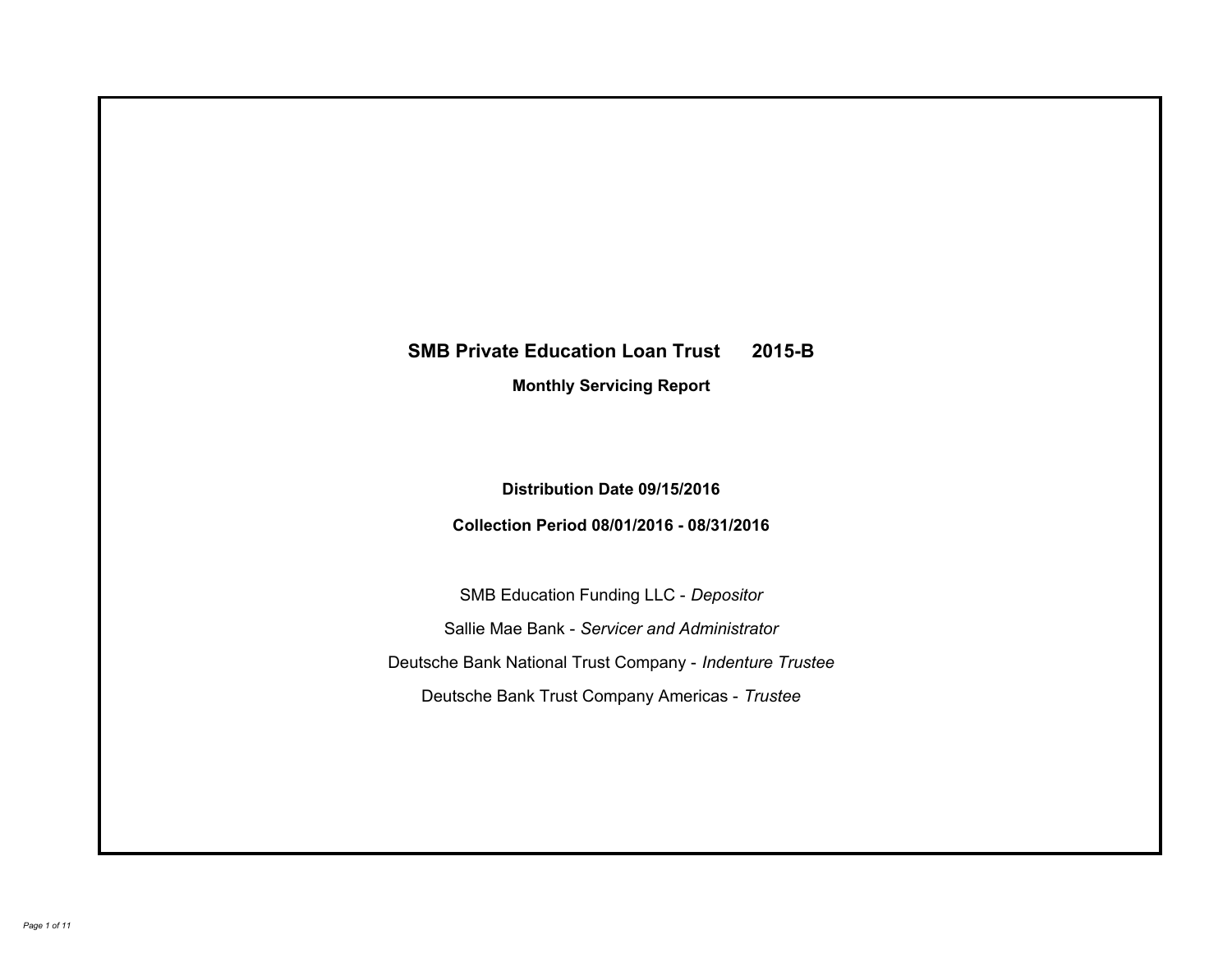A

| A | <b>Student Loan Portfolio Characteristics</b> |                                                 | <b>Settlement Date</b><br>07/30/2015 | 07/31/2016            | 08/31/2016            |
|---|-----------------------------------------------|-------------------------------------------------|--------------------------------------|-----------------------|-----------------------|
|   | <b>Principal Balance</b>                      |                                                 | \$700,964,388.29                     | \$650,970,627.84      | \$643,641,805.91      |
|   | Interest to be Capitalized Balance            |                                                 | 42,430,107.89                        | 43,710,005.08         | 44,851,314.33         |
|   | Pool Balance                                  |                                                 | \$743,394,496.18                     | \$694,680,632.92      | \$688,493,120.24      |
|   | Weighted Average Coupon (WAC)                 |                                                 |                                      |                       |                       |
|   |                                               | WAC1 (Contractual Interest Rate on the Loan)    | 8.20%                                | 8.37%                 | 8.45%                 |
|   |                                               | WAC2 (Average of Applicable Interest Rate)      | 8.18%                                | 8.34%                 | 8.42%                 |
|   |                                               | WAC3 (Average of Actual Interest Rate)          | 8.13%                                | 8.27%                 | 8.35%                 |
|   | Weighted Average Remaining Term               |                                                 | 128.84                               | 123.24                | 123.34                |
|   | Number of Loans                               |                                                 | 63,899                               | 59,780                | 59,320                |
|   | Number of Borrowers<br>Pool Factor            |                                                 | 43,918                               | 40,315<br>0.934471047 | 40,035<br>0.926147723 |
|   |                                               | Since Issued Total Constant Prepayment Rate (1) |                                      | 5.40%                 | 5.63%                 |
|   |                                               |                                                 |                                      |                       |                       |
| R | <b>Debt Securities</b>                        | <b>Cusip/Isin</b>                               | 08/15/2016                           |                       | 09/15/2016            |
|   | A1                                            | 78448QAA6                                       | \$136,281,856.06                     |                       | \$127,881,119.77      |
|   | A <sub>2</sub> A                              | 78448QAB4                                       | \$192,000,000.00                     |                       | \$192,000,000.00      |
|   | A2B                                           | 78448QAC2                                       | \$90,000,000.00                      |                       | \$90,000,000.00       |
|   | A <sub>3</sub>                                | 78448QAD0                                       | \$75,000,000.00                      |                       | \$75,000,000.00       |
|   | В                                             | 78448QAE8                                       | \$70,000,000.00                      |                       | \$70,000,000.00       |
|   | C                                             | 78448QAF5                                       | \$50,000,000.00                      |                       | \$50,000,000.00       |
|   |                                               |                                                 |                                      |                       |                       |
| C | <b>Certificates</b>                           | Cusip/Isin                                      | 08/15/2016                           |                       | 09/15/2016            |
|   | Residual                                      | 78448Q108                                       | \$100,000.00                         |                       | \$100,000.00          |
|   |                                               |                                                 |                                      |                       |                       |
| D | <b>Account Balances</b>                       |                                                 | 08/15/2016                           |                       | 09/15/2016            |
|   | Reserve Account Balance                       |                                                 | \$1,896,081.00                       |                       | \$1,896,081.00        |
|   |                                               |                                                 |                                      |                       |                       |
| Ë | <b>Asset / Liability</b>                      |                                                 | 08/15/2016                           |                       | 09/15/2016            |
|   | Overcollateralization Percentage              |                                                 | 11.72%                               |                       | 12.14%                |
|   | Specified Overcollateralization Amount        |                                                 | \$208,404,189.88                     |                       | \$206,547,936.07      |
|   | Actual Overcollateralization Amount           |                                                 | \$81,398,776.86                      |                       | \$83,612,000.47       |

(1) Since Issued Total CPR calculations found in monthly servicing reports issued on or prior to September 15, 2015 originally included loans that were removed from the pool by the sponsor because they became ineligible for the pool between the cut-off date and settlement date. On October 5, 2015, Since Issued Total CPR calculations were revised to exclude these loans and all prior monthly servicing reports were restated. For additional information, see 'Since Issued CPR Methodology' found on page 11 of this report.

C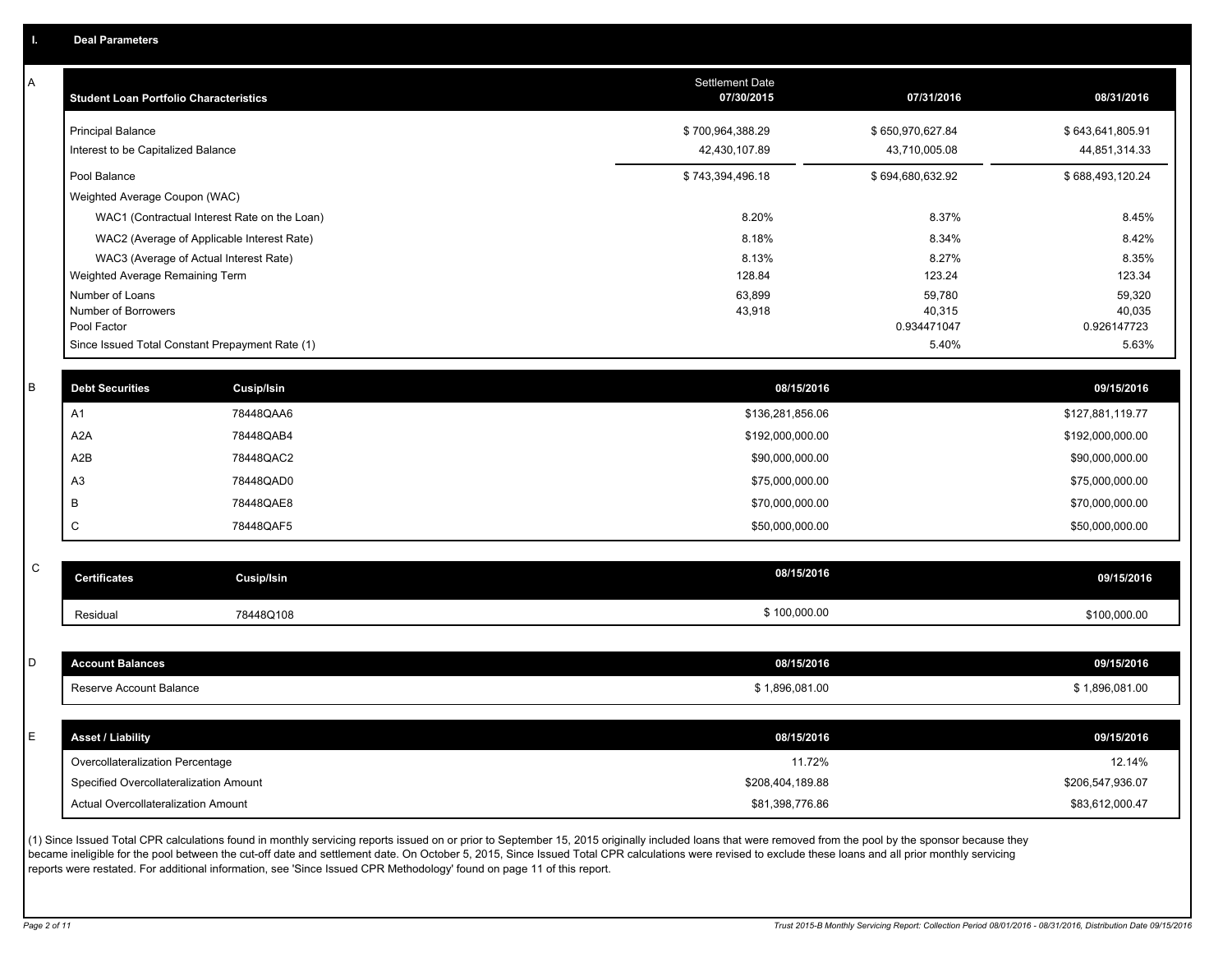### **II. 2015-B Trust Activity 08/01/2016 through 08/31/2016**

| <b>Borrower Principal</b><br>7,420,707.40<br>0.00<br><b>Consolidation Activity Principal</b><br>Seller Principal Reimbursement<br>0.00<br>Servicer Principal Reimbursement<br>0.00<br>0.00<br>Delinquent Principal Purchases by Servicer<br>0.00<br><b>Other Principal Deposits</b><br>\$7,420,707.40<br><b>Total Principal Receipts</b><br>B<br><b>Student Loan Interest Receipts</b><br><b>Borrower Interest</b><br>2,664,288.55 |  |
|------------------------------------------------------------------------------------------------------------------------------------------------------------------------------------------------------------------------------------------------------------------------------------------------------------------------------------------------------------------------------------------------------------------------------------|--|
|                                                                                                                                                                                                                                                                                                                                                                                                                                    |  |
|                                                                                                                                                                                                                                                                                                                                                                                                                                    |  |
|                                                                                                                                                                                                                                                                                                                                                                                                                                    |  |
|                                                                                                                                                                                                                                                                                                                                                                                                                                    |  |
|                                                                                                                                                                                                                                                                                                                                                                                                                                    |  |
|                                                                                                                                                                                                                                                                                                                                                                                                                                    |  |
|                                                                                                                                                                                                                                                                                                                                                                                                                                    |  |
|                                                                                                                                                                                                                                                                                                                                                                                                                                    |  |
|                                                                                                                                                                                                                                                                                                                                                                                                                                    |  |
| 0.00<br><b>Consolidation Activity Interest</b>                                                                                                                                                                                                                                                                                                                                                                                     |  |
| Seller Interest Reimbursement<br>0.00                                                                                                                                                                                                                                                                                                                                                                                              |  |
| Servicer Interest Reimbursement<br>0.00                                                                                                                                                                                                                                                                                                                                                                                            |  |
| 0.00<br>Delinquent Interest Purchases by Servicer                                                                                                                                                                                                                                                                                                                                                                                  |  |
| Other Interest Deposits<br>0.00                                                                                                                                                                                                                                                                                                                                                                                                    |  |
| \$2,664,288.55<br><b>Total Interest Receipts</b>                                                                                                                                                                                                                                                                                                                                                                                   |  |
| C<br><b>Recoveries on Realized Losses</b><br>\$44,317.82                                                                                                                                                                                                                                                                                                                                                                           |  |
| D<br><b>Investment Income</b><br>\$2,533.66                                                                                                                                                                                                                                                                                                                                                                                        |  |
| Е<br><b>Funds Borrowed from Next Collection Period</b><br>\$0.00                                                                                                                                                                                                                                                                                                                                                                   |  |
| F<br>\$0.00<br><b>Funds Repaid from Prior Collection Period</b>                                                                                                                                                                                                                                                                                                                                                                    |  |
| G<br>\$0.00<br>Loan Sale or Purchase Proceeds                                                                                                                                                                                                                                                                                                                                                                                      |  |
| \$0.00<br>н<br><b>Initial Deposits to Distribution Account</b>                                                                                                                                                                                                                                                                                                                                                                     |  |
| <b>Excess Transferred from Other Accounts</b><br>\$0.00                                                                                                                                                                                                                                                                                                                                                                            |  |
| <b>Borrower Benefit Reimbursements</b><br>\$0.00<br>J                                                                                                                                                                                                                                                                                                                                                                              |  |
| \$0.00<br>Κ<br><b>Other Deposits</b>                                                                                                                                                                                                                                                                                                                                                                                               |  |
| L<br><b>Other Fees Collected</b><br>\$0.00                                                                                                                                                                                                                                                                                                                                                                                         |  |
| М<br><b>AVAILABLE FUNDS</b><br>\$10,131,847.43                                                                                                                                                                                                                                                                                                                                                                                     |  |
| N<br>Non-Cash Principal Activity During Collection Period<br>\$91,885.47                                                                                                                                                                                                                                                                                                                                                           |  |
| O<br>Aggregate Purchased Amounts by the Depositor, Servicer or Seller<br>\$0.00                                                                                                                                                                                                                                                                                                                                                    |  |
| P<br>\$0.00<br>Aggregate Loan Substitutions                                                                                                                                                                                                                                                                                                                                                                                        |  |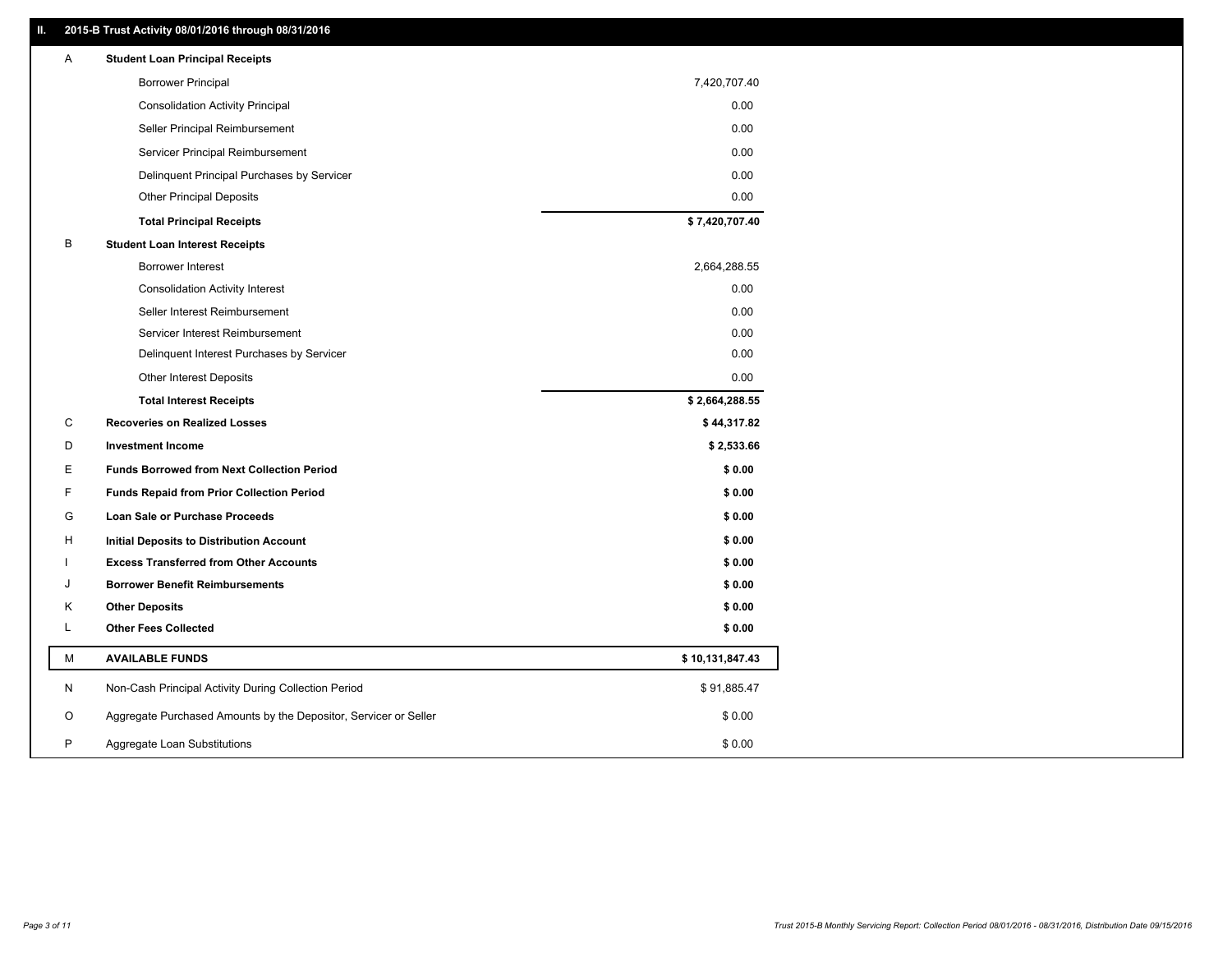|                   |                       |                          |         |                  | <b>Loans by Repayment Status</b> |                            |                          |         |                  |                |                            |
|-------------------|-----------------------|--------------------------|---------|------------------|----------------------------------|----------------------------|--------------------------|---------|------------------|----------------|----------------------------|
|                   |                       |                          |         | 08/31/2016       |                                  |                            |                          |         | 07/31/2016       |                |                            |
|                   |                       | <b>Wtd Avg</b><br>Coupon | # Loans | Principal        | % of Principal                   | % of Loans in<br>Repay (1) | <b>Wtd Avg</b><br>Coupon | # Loans | Principal        | % of Principal | % of Loans in<br>Repay (1) |
| INTERIM:          | IN SCHOOL             | 9.21%                    | 8,556   | \$93,443,172.55  | 14.518%                          | $-$ %                      | 9.10%                    | 8,681   | \$94,864,038.18  | 14.573%        | $-$ %                      |
|                   | GRACE                 | 8.96%                    | 4,095   | \$43,932,243.60  | 6.826%                           | $-$ %                      | 8.86%                    | 4,094   | \$44,038,777.86  | 6.765%         | $-$ %                      |
|                   | <b>DEFERMENT</b>      | 9.08%                    | 2,170   | \$22,202,307.52  | 3.449%                           | $-$ %                      | 8.94%                    | 2,000   | \$20,252,521.37  | 3.111%         | $-$ %                      |
| <b>REPAYMENT:</b> | <b>CURRENT</b>        | 8.02%                    | 41,934  | \$450,503,556.33 | 69.993%                          | 93.067%                    | 7.96%                    | 42,484  | \$457,952,453.76 | 70.349%        | 93.115%                    |
|                   | 31-60 DAYS DELINQUENT | 9.02%                    | 645     | \$7,045,729.06   | 1.095%                           | 1.456%                     | 8.78%                    | 597     | \$7,112,015.43   | 1.093%         | 1.446%                     |
|                   | 61-90 DAYS DELINQUENT | 9.17%                    | 287     | \$3,518,553.76   | 0.547%                           | 0.727%                     | 9.01%                    | 312     | \$3,618,819.45   | 0.556%         | 0.736%                     |
|                   | > 90 DAYS DELINQUENT  | 8.76%                    | 109     | \$1,280,539.12   | 0.199%                           | 0.265%                     | 8.85%                    | 125     | \$1,456,468.38   | 0.224%         | 0.296%                     |
|                   | <b>FORBEARANCE</b>    | 8.28%                    | 1,524   | \$21,715,703.97  | 3.374%                           | 4.486%                     | 8.11%                    | 1,487   | \$21,675,533.41  | 3.330%         | 4.407%                     |
| <b>TOTAL</b>      |                       |                          | 59,320  | \$643,641,805.91 | 100.00%                          | 100.00%                    |                          | 59,780  | \$650,970,627.84 | 100.00%        | 100.00%                    |

Percentages may not total 100% due to rounding  $^\star$ 

1 Loans classified in "Repayment" include any loan for which interim interest only, \$25 fixed payments or full principal and interest payments are due.

|                |                       |                          |         | 08/31/2016       |                |                                |                          |         | 07/31/2016       |                |                                |
|----------------|-----------------------|--------------------------|---------|------------------|----------------|--------------------------------|--------------------------|---------|------------------|----------------|--------------------------------|
|                |                       | <b>Wtd Avg</b><br>Coupon | # Loans | Principal        | % of Principal | % of Loans in<br>P&I Repay (2) | <b>Wtd Avg</b><br>Coupon | # Loans | Principal        | % of Principal | % of Loans in<br>P&I Repay (2) |
| INTERIM:       | IN SCHOOL             | 8.66%                    | 18,123  | \$214,750,120.43 | 33.365%        | $-$ %                          | 8.55%                    | 18,328  | \$217,319,983.04 | 33.384%        | $-$ %                          |
|                | GRACE                 | 8.42%                    | 7,933   | \$94,521,678.69  | 14.685%        | $-$ %                          | 8.33%                    | 7,988   | \$95,402,367.86  | 14.655%        | $-$ %                          |
|                | <b>DEFERMENT</b>      | 8.67%                    | 4,119   | \$42,006,300.45  | 6.526%         | $-$ %                          | 8.52%                    | 3,818   | \$38,479,728.82  | 5.911%         | $-$ %                          |
| P&I REPAYMENT: | <b>CURRENT</b>        | 7.97%                    | 26,694  | \$259,946,602.76 | 40.387%        | 88.912%                        | 7.93%                    | 27,268  | \$267,459,352.89 | 41.086%        | 89.222%                        |
|                | 31-60 DAYS DELINQUENT | 9.00%                    | 566     | \$6,261,647.71   | 0.973%         | 2.142%                         | 8.76%                    | 498     | \$6,123,671.47   | 0.941%         | 2.043%                         |
|                | 61-90 DAYS DELINQUENT | 9.25%                    | 265     | \$3,298,937.23   | 0.513%         | 1.128%                         | 9.05%                    | 271     | \$3,110,014.12   | 0.478%         | 1.037%                         |
|                | > 90 DAYS DELINQUENT  | 8.70%                    | 96      | \$1,140,814.67   | 0.177%         | 0.390%                         | 8.88%                    | 122     | \$1,399,976.23   | 0.215%         | 0.467%                         |
|                | FORBEARANCE           | 8.28%                    | 1,524   | \$21,715,703.97  | 3.374%         | 7.428%                         | 8.11%                    | 1,487   | \$21,675,533.41  | 3.330%         | 7.231%                         |
| <b>TOTAL</b>   |                       |                          | 59,320  | \$643,641,805.91 | 100.00%        | 100.00%                        |                          | 59,780  | \$650,970,627.84 | 100.00%        | 100.00%                        |

WAC reflects WAC3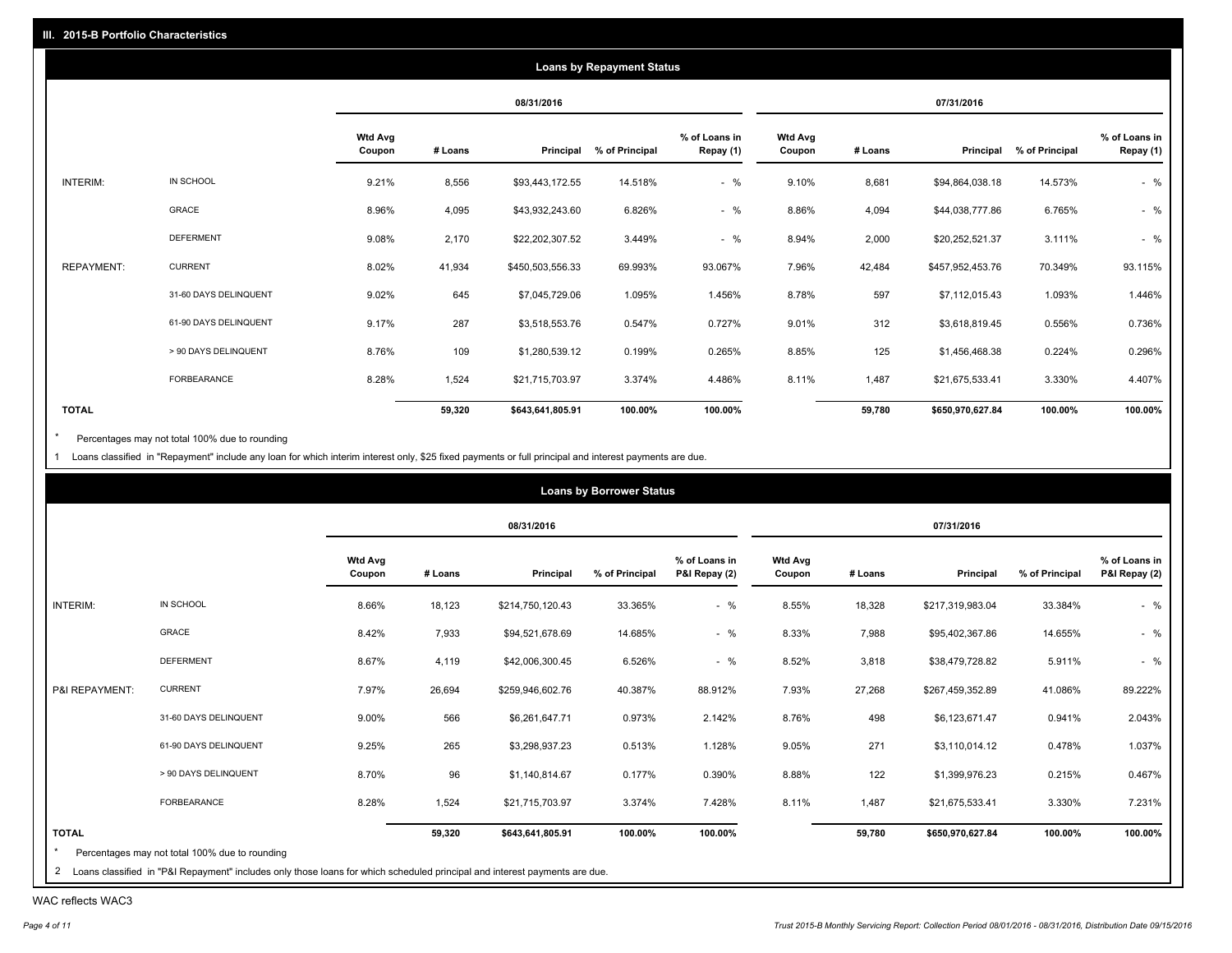|                                                               | 8/31/2016        | 7/31/2016        |
|---------------------------------------------------------------|------------------|------------------|
| Pool Balance                                                  | \$688,493,120.24 | \$694,680,632.92 |
| Total # Loans                                                 | 59,320           | 59,780           |
| Total # Borrowers                                             | 40,035           | 40,315           |
| Weighted Average Coupon                                       | 8.42%            | 8.34%            |
| Weighted Average Remaining Term                               | 123.34           | 123.24           |
| Percent of Pool - Cosigned                                    | 92.2%            | 92.2%            |
| Percent of Pool - Non Cosigned                                | 7.8%             | 7.8%             |
| Borrower Interest Accrued for Period                          | \$4,498,859.57   | \$4,535,729.72   |
| <b>Outstanding Borrower Interest Accrued</b>                  | \$47,724,196.45  | \$46,675,516.67  |
| Gross Principal Realized Loss - Periodic                      | \$638,610.55     | \$437,980.01     |
| Gross Principal Realized Loss - Cumulative                    | \$5,454,543.02   | \$4,815,932.47   |
| Recoveries on Realized Losses - Periodic                      | \$44,317.82      | \$29,241.47      |
| Recoveries on Realized Losses - Cumulative                    | \$194,431.44     | \$150,113.62     |
| Net Losses - Periodic                                         | \$594,292.73     | \$408,738.54     |
| Net Losses - Cumulative                                       | \$5,260,111.58   | \$4,665,818.85   |
| Non-Cash Principal Activity - Capitalized Interest            | \$730,747.18     | \$3,210,094.89   |
| Since Issued Total Constant Prepayment Rate (CPR) (1)         | 5.63%            | 5.40%            |
| Loan Substitutions                                            | \$0.00           | \$0.00           |
| <b>Cumulative Loan Substitutions</b>                          | \$0.00           | \$0.00           |
| <b>Unpaid Servicing Fees</b>                                  | \$0.00           | \$0.00           |
| <b>Unpaid Administration Fees</b>                             | \$0.00           | \$0.00           |
| <b>Unpaid Carryover Servicing Fees</b>                        | \$0.00           | \$0.00           |
| Note Interest Shortfall                                       | \$0.00           | \$0.00           |
| Loans in Modification                                         | \$9,565,317.39   | \$7,981,421.78   |
| % of Loans in Modification as a % of Loans in Repayment (P&I) | 3.27%            | 2.66%            |
|                                                               |                  |                  |
| % Annualized Gross Principal Realized Loss - Periodic as a %  |                  |                  |
| of Loans in Repayment (P&I) * 12                              | 2.62%            | 1.75%            |
| % Gross Principal Realized Loss - Cumulative as a % of        |                  |                  |
| Original Pool Balance                                         | 0.73%            | 0.65%            |

(1) Since Issued Total CPR calculations found in monthly servicing reports issued on or prior to September 15, 2015 originally included loans that were removed from the pool by the sponsor because they became ineligible for the pool between the cut-off date and settlement date. On October 5, 2015, Since Issued Total CPR calculations were revised to exclude these loans and all prior monthly servicing reports were restated. For additional information, see 'Since Issued CPR Methodology' found on page 11 of this report.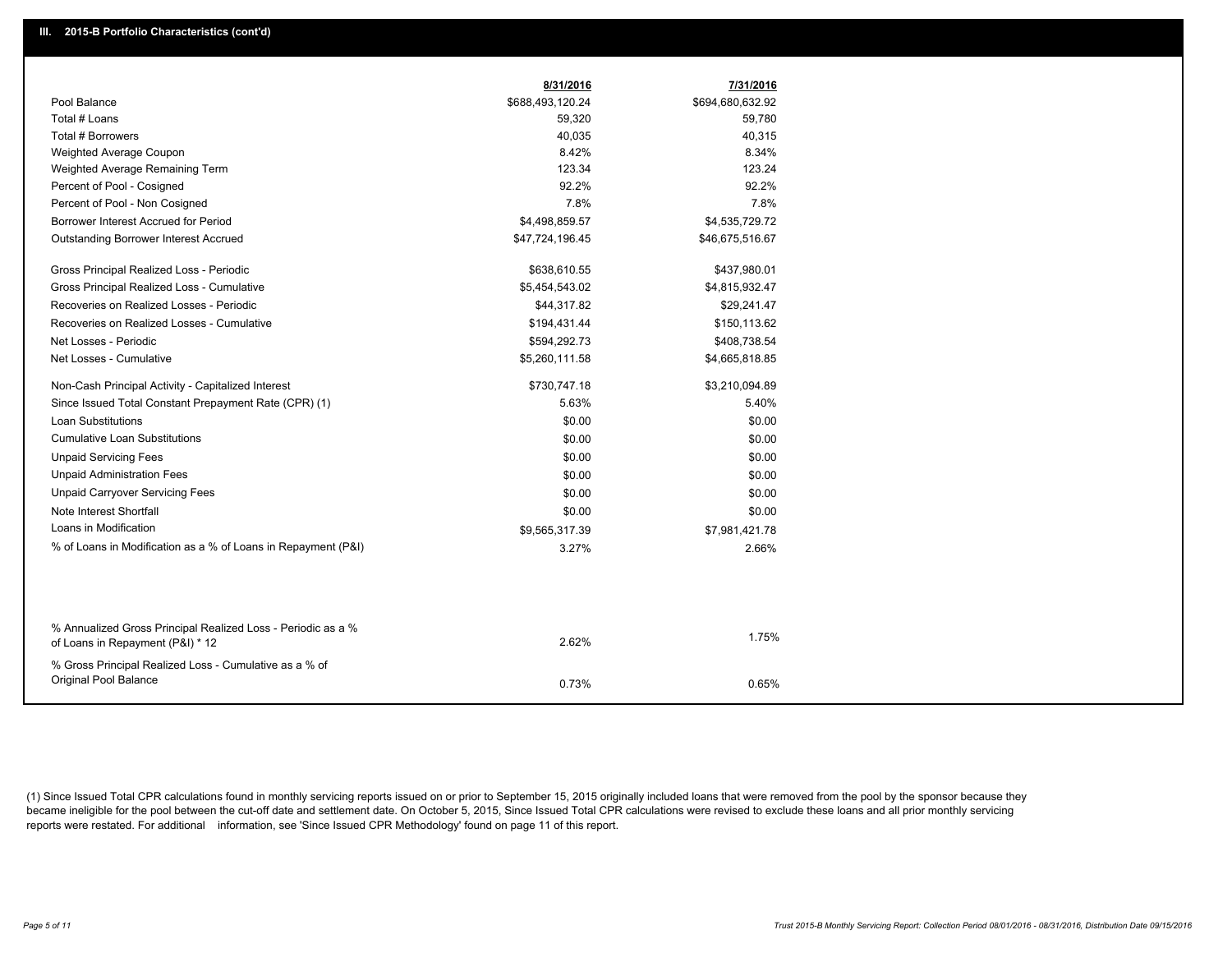#### **Loan Program**  A

|                                    | Weighted<br><b>Average Coupon</b> | # LOANS | <b>\$ AMOUNT</b> | $%$ *     |
|------------------------------------|-----------------------------------|---------|------------------|-----------|
| - Smart Option Interest-Only Loans | 7.16%                             | 13,014  | \$127,853,376.99 | 19.864%   |
| - Smart Option Fixed Pay Loans     | 8.33%                             | 16,479  | \$205,982,098.85 | 32.003%   |
| - Smart Option Deferred Loans      | 8.81%                             | 29.827  | \$309,806,330.07 | 48.133%   |
| - Other Loan Programs              | $0.00\%$                          | 0       | \$0.00           | $0.000\%$ |
| <b>Total</b>                       | 8.35%                             | 59,320  | \$643,641,805.91 | 100.000%  |

\* Percentages may not total 100% due to rounding

B

C

**Index Type**

|                       | Weighted<br><b>Average Coupon</b> | # LOANS | <b>\$ AMOUNT</b> | $%$ *    |
|-----------------------|-----------------------------------|---------|------------------|----------|
| - Fixed Rate Loans    | 9.24%                             | 10,346  | \$125,171,051.44 | 19.447%  |
| - LIBOR Indexed Loans | 8.13%                             | 48,974  | \$518,470,754.47 | 80.553%  |
| - Other Index Rates   | $0.00\%$                          | 0       | \$0.00           | 0.000%   |
| Total                 | 8.35%                             | 59,320  | \$643,641,805.91 | 100.000% |

\* Percentages may not total 100% due to rounding

## **Weighted Average Recent FICO**

| (2)<br>Wtd Avg Recent FICO Band | # LOANS | <b>\$ AMOUNT</b> | $%$ *    |
|---------------------------------|---------|------------------|----------|
| $0 - 639$                       | 3,840   | \$36,116,623.09  | 5.611%   |
| 640 - 669                       | 3,319   | \$32,697,433.93  | 5.080%   |
| 670 - 699                       | 6,935   | \$71,615,783.14  | 11.127%  |
| 700 - 739<br>$740 +$            | 13.920  | \$150,966,424.90 | 23.455%  |
| N/A(1)                          | 31,294  | \$352,112,039.43 | 54.706%  |
|                                 | 12      | \$133,501.42     | 0.021%   |
| <b>Total</b>                    | 59,320  | \$643,641,805.91 | 100.000% |

WAC reflects WAC3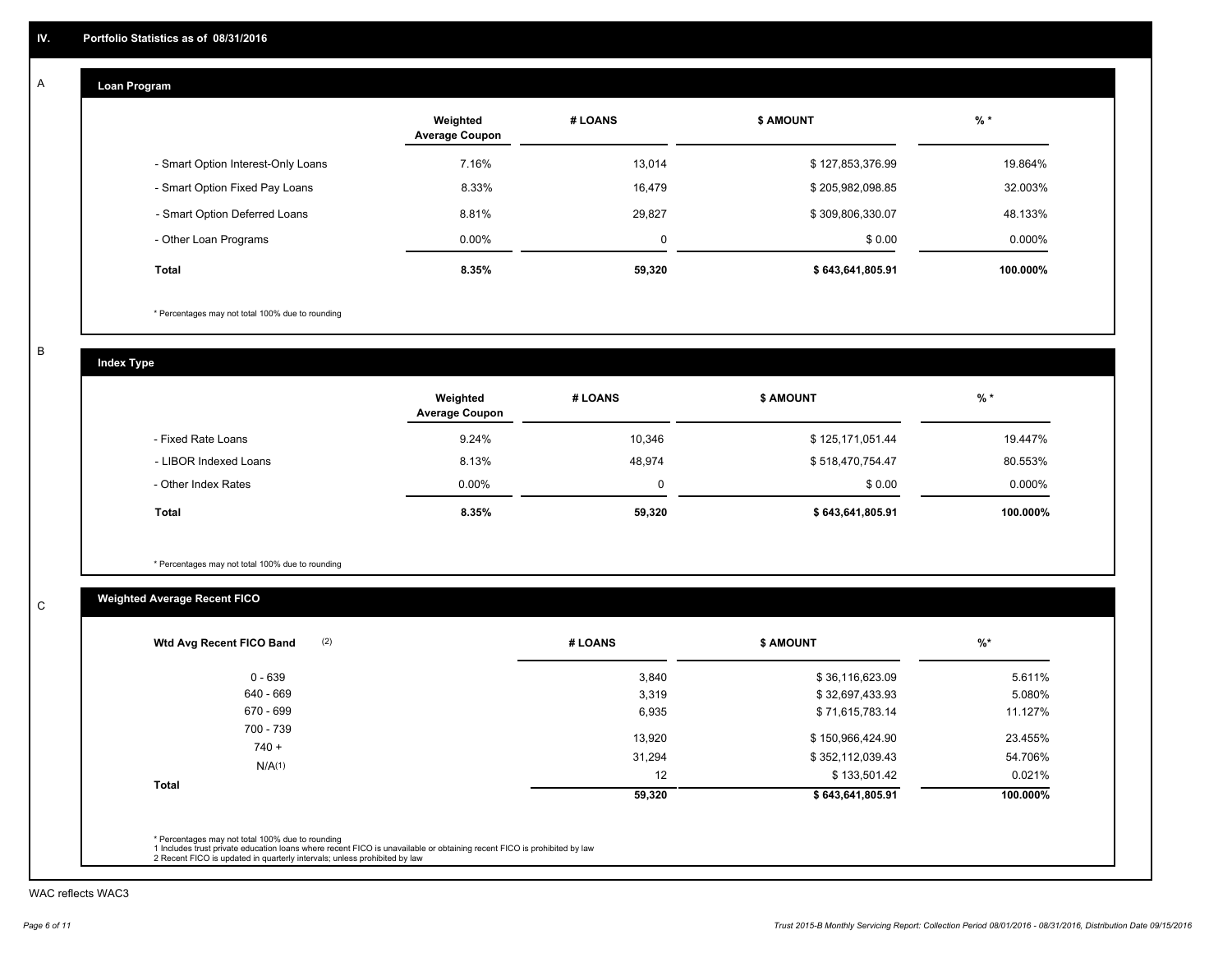| ۷. |                        | 2015-B Reserve Account and Principal Distribution Calculations                             |                  |  |
|----|------------------------|--------------------------------------------------------------------------------------------|------------------|--|
| А. | <b>Reserve Account</b> |                                                                                            |                  |  |
|    |                        | Specified Reserve Account Balance                                                          | \$1,896,081.00   |  |
|    |                        | Actual Reserve Account Balance                                                             | \$1,896,081.00   |  |
| В. |                        | <b>Principal Distribution Amount</b>                                                       |                  |  |
|    | i.                     | Class A Notes Outstanding                                                                  | \$493,281,856.06 |  |
|    | ii.<br>Pool Balance    |                                                                                            | \$688,493,120.24 |  |
|    | iii.                   | First Priority Principal Distribution Amount (i - ii)                                      | \$0.00           |  |
|    |                        |                                                                                            |                  |  |
|    | iv.                    | Class A and B Notes Outstanding                                                            | \$563,281,856.06 |  |
|    | v.                     | First Priority Principal Distribution Amount                                               | \$0.00           |  |
|    | Pool Balance<br>vi.    |                                                                                            | \$688,493,120.24 |  |
|    | vii.                   | Specified Overcollateralization Amount                                                     | \$206,547,936.07 |  |
|    | viii.                  | Available Funds (after payment of waterfall items A through H)                             | \$0.00           |  |
|    | ix.                    | <b>Class C Notes Outstanding</b>                                                           | \$50,000,000.00  |  |
|    | x.                     | Regular Principal Distribution Amount (if (iv > 0, (iv - v) - (vi - vii), min(viii, ix))   | \$81,336,671.89  |  |
|    | Pool Balance<br>xi.    |                                                                                            | \$688,493,120.24 |  |
|    | xii.                   | 10% of Initial Pool Balance                                                                | \$74,339,449.62  |  |
|    | xiii.                  | First Priority Principal Distribution Amount                                               | \$0.00           |  |
|    | xiv.                   | Regular Principal Distribution Amount                                                      | \$81,336,671.89  |  |
|    | XV.                    | Available Funds (after payment of waterfall items A through J)                             | \$0.00           |  |
|    |                        | xvi. Additional Principal Distribution Amount (if(ix $\lt$ = x, min(xv, xi - xiii - xiv))) | \$0.00           |  |
|    |                        |                                                                                            |                  |  |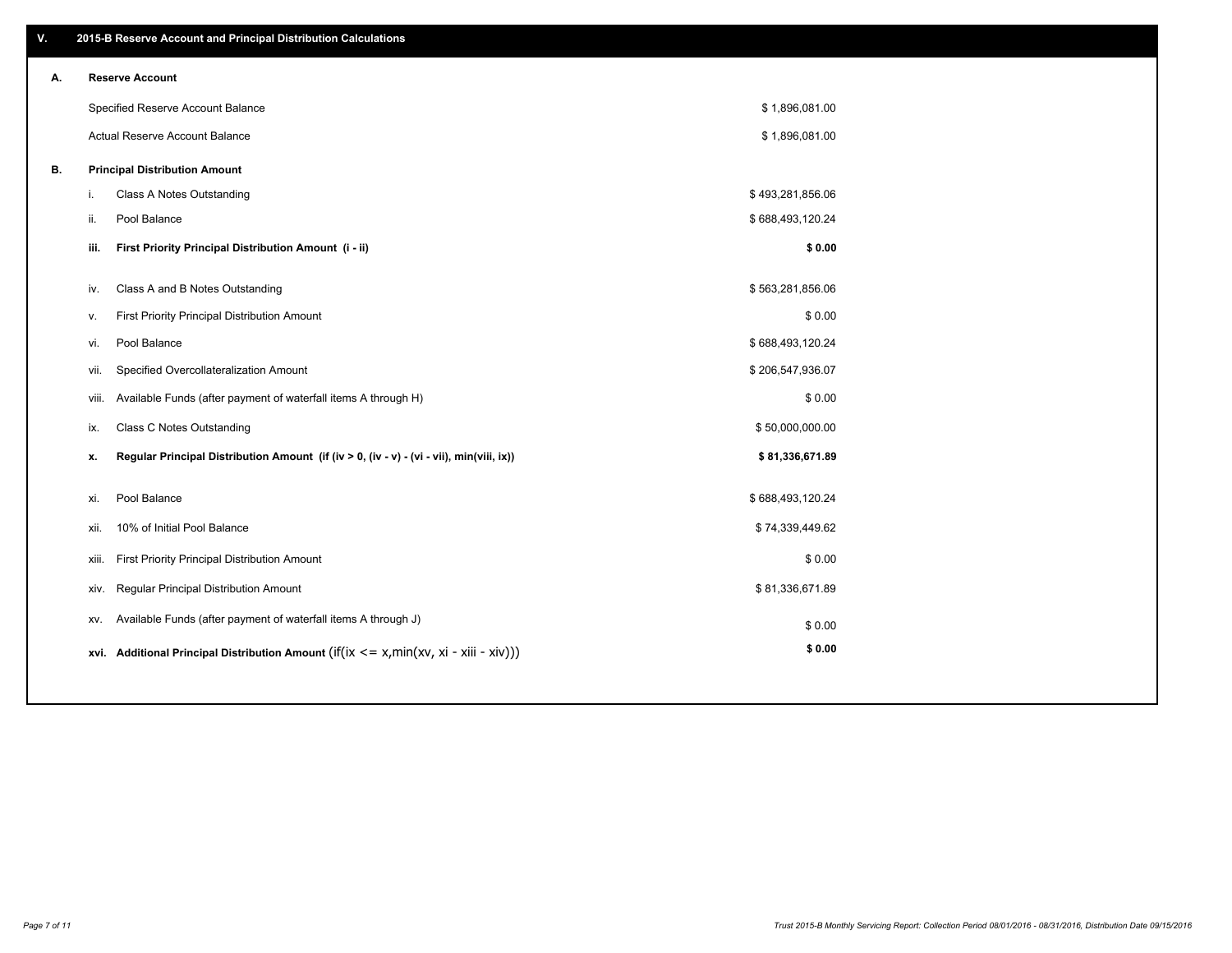|          |                                                         | Paid           | <b>Funds Balance</b> |
|----------|---------------------------------------------------------|----------------|----------------------|
|          |                                                         |                |                      |
|          | <b>Total Available Funds</b>                            |                | \$10,131,847.43      |
| A        | <b>Trustee Fees</b>                                     | \$0.00         | \$10,131,847.43      |
| B        | <b>Servicing Fees</b>                                   | \$434,439.69   | \$9,697,407.74       |
| C        | i. Administration Fees                                  | \$8,333.00     | \$9,689,074.74       |
|          | ii. Unreimbursed Administrator Advances plus any Unpaid | \$0.00         | \$9,689,074.74       |
| D        | Class A Noteholders Interest Distribution Amount        | \$896,671.78   | \$8,792,402.96       |
| Е        | <b>First Priority Principal Payment</b>                 | \$0.00         | \$8,792,402.96       |
| F        | Class B Noteholders Interest Distribution Amount        | \$204,166.67   | \$8,588,236.29       |
| G        | Class C Noteholders Interest Distribution Amount        | \$187,500.00   | \$8,400,736.29       |
| H        | <b>Reinstatement Reserve Account</b>                    | \$0.00         | \$8,400,736.29       |
|          | <b>Regular Principal Distribution</b>                   | \$8,400,736.29 | \$0.00               |
| J        | <b>Carryover Servicing Fees</b>                         | \$0.00         | \$0.00               |
| Κ        | Additional Principal Distribution Amount                | \$0.00         | \$0.00               |
| <b>L</b> | <b>Unpaid Expenses of Trustee</b>                       | \$0.00         | \$0.00               |
| М        | Unpaid Expenses of Administrator                        | \$0.00         | \$0.00               |
| N        | Remaining Funds to the Residual Certificateholders      | \$0.00         | \$0.00               |

#### **Waterfall Conditions**

|      | Pool Balance                                                                     | \$688,493,120.24 |  |
|------|----------------------------------------------------------------------------------|------------------|--|
| ш.   | Class A and B Notes Outstanding                                                  | \$563,281,856.06 |  |
| iii. | Class C Noteholders' Interest Distribution Ratio (i / ii)                        | 122.23%          |  |
| IV.  | Minimum Ratio                                                                    | 110.00%          |  |
| v.   | Is the Class C Noteholders' Interest Distribution Condition Satisfied (iii > iv) |                  |  |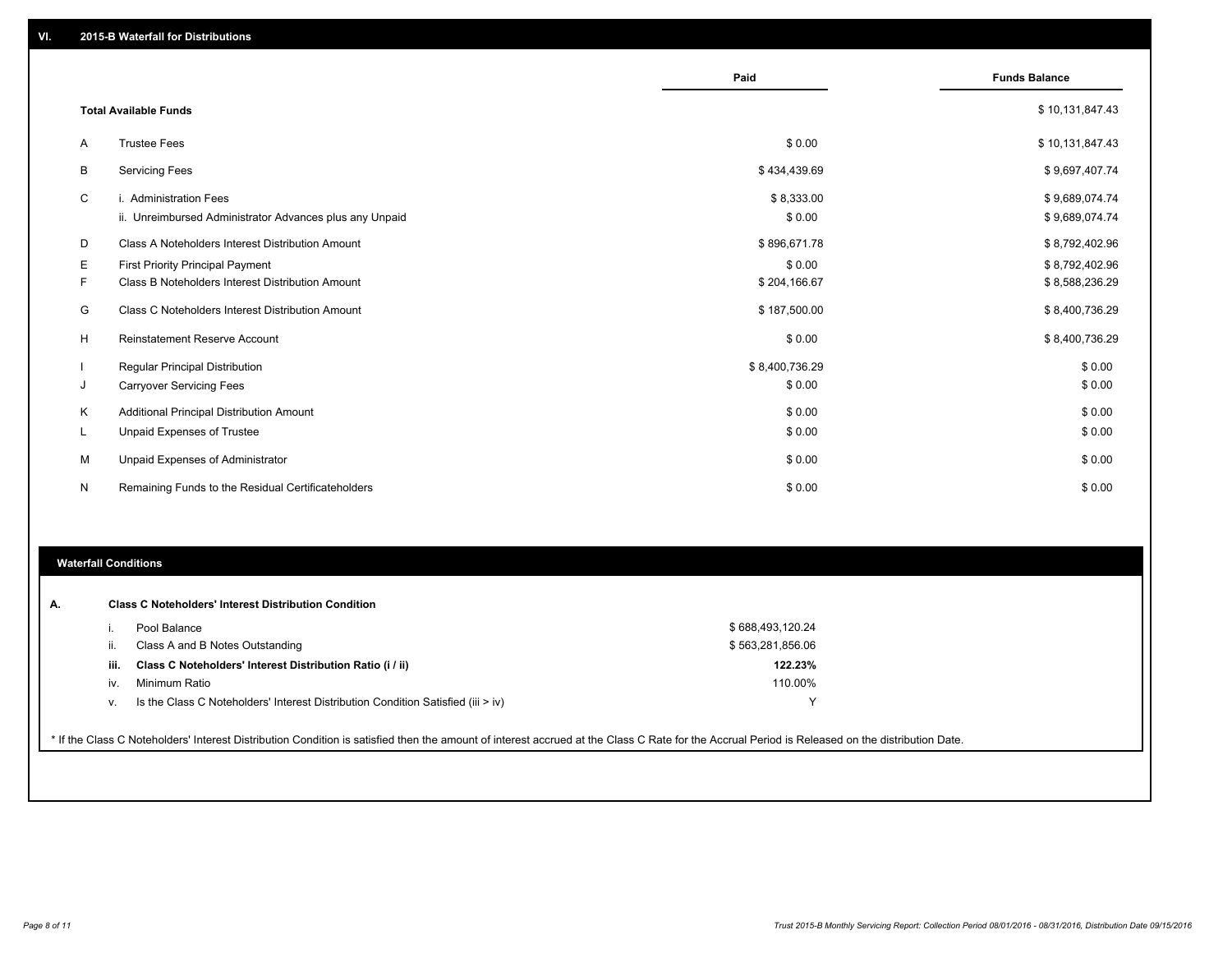| <b>Distribution Amounts</b>                                |                         |                         |                         |
|------------------------------------------------------------|-------------------------|-------------------------|-------------------------|
|                                                            | A1                      | A <sub>2</sub> A        | A <sub>2</sub> B        |
| Cusip/Isin                                                 | 78448QAA6               | 78448QAB4               | 78448QAC2               |
| <b>Beginning Balance</b>                                   | \$136,281,856.06        | \$192,000,000.00        | \$90,000,000.00         |
| Index                                                      | <b>LIBOR</b>            | <b>FIXED</b>            | <b>LIBOR</b>            |
| Spread/Fixed Rate                                          | 0.70%                   | 2.98%                   | 1.20%                   |
| Record Date (Days Prior to Distribution)                   | 1 NEW YORK BUSINESS DAY | 1 NEW YORK BUSINESS DAY | 1 NEW YORK BUSINESS DAY |
| <b>Accrual Period Begin</b>                                | 8/15/2016               | 8/15/2016               | 8/15/2016               |
| <b>Accrual Period End</b>                                  | 9/15/2016               | 9/15/2016               | 9/15/2016               |
| Daycount Fraction                                          | 0.08611111              | 0.08333333              | 0.08611111              |
| Interest Rate*                                             | 1.20765%                | 2.98000%                | 1.70765%                |
| <b>Accrued Interest Factor</b>                             | 0.001039921             | 0.002483333             | 0.001470476             |
| <b>Current Interest Due</b>                                | \$141,722.34            | \$476,800.00            | \$132,342.88            |
| Interest Shortfall from Prior Period Plus Accrued Interest | $\mathsf{\$}$ -         | $\mathcal{S}$ -         | $\mathcal{S}$ -         |
| <b>Total Interest Due</b>                                  | \$141,722.34            | \$476,800.00            | \$132,342.88            |
| <b>Interest Paid</b>                                       | \$141,722.34            | \$476,800.00            | \$132,342.88            |
| <b>Interest Shortfall</b>                                  | $\mathsf{s}$ -          | $\mathcal{S}$ -         | $$ -$                   |
| <b>Principal Paid</b>                                      | \$8,400,736.29          | $\mathsf{\$}$ -         | $\mathsf{\$}$ -         |
| <b>Ending Principal Balance</b>                            | \$127,881,119.77        | \$192,000,000.00        | \$90,000,000.00         |
| Paydown Factor                                             | 0.035446145             | 0.000000000             | 0.000000000             |
| <b>Ending Balance Factor</b>                               | 0.539582784             | 1.000000000             | 1.000000000             |

\* Pay rates for Current Distribution. For the interest rates applicable to the next distribution date, please see https://www.salliemae.com/about/investors/data/SMBabrate.txt.

**VII. 2015-B Distributions**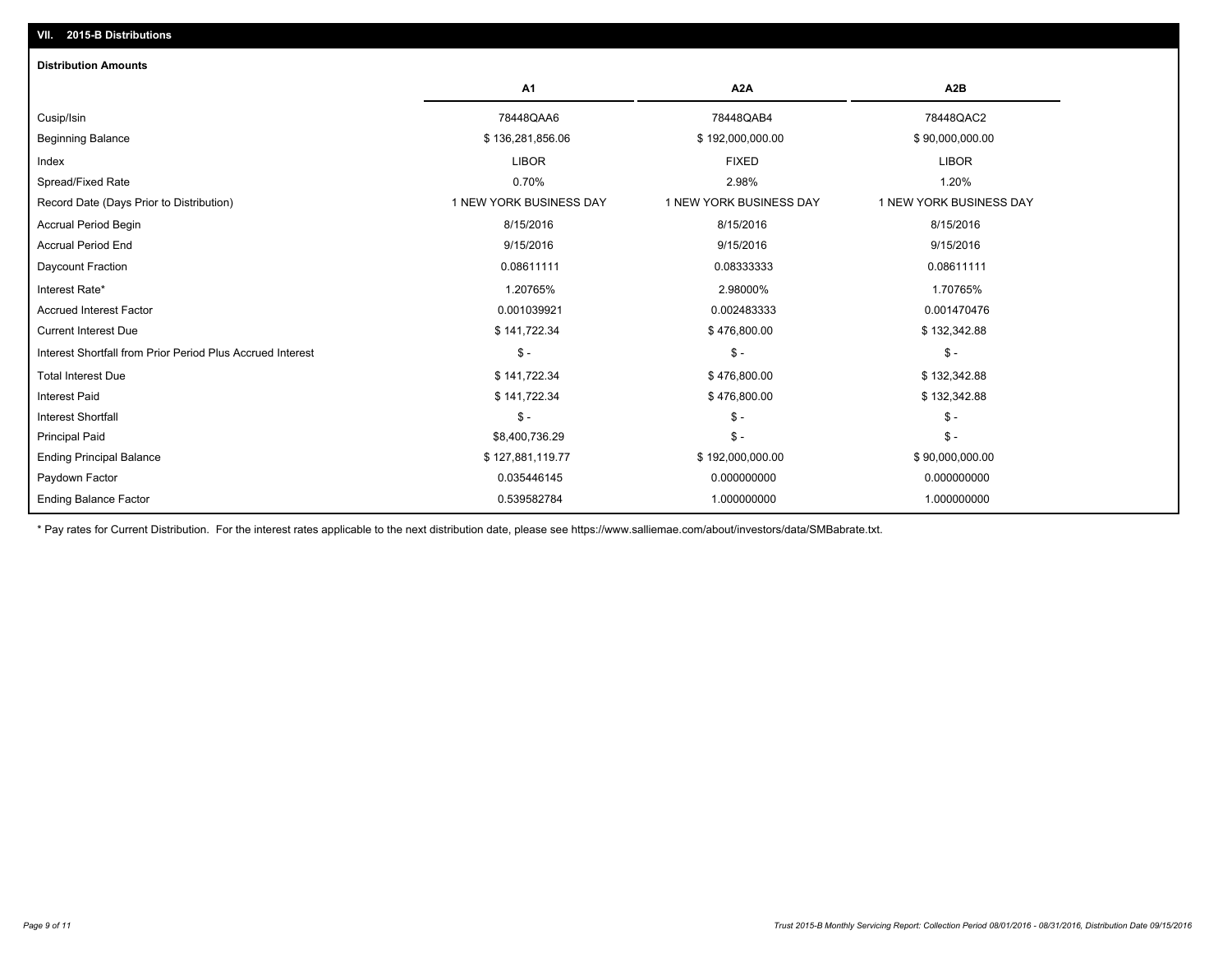| <b>Distribution Amounts</b>                                |                         |                         |                         |
|------------------------------------------------------------|-------------------------|-------------------------|-------------------------|
|                                                            | A <sub>3</sub>          | в                       | С                       |
| Cusip/Isin                                                 | 78448QAD0               | 78448QAE8               | 78448QAF5               |
| <b>Beginning Balance</b>                                   | \$75,000,000.00         | \$70,000,000.00         | \$50,000,000.00         |
| Index                                                      | <b>LIBOR</b>            | <b>FIXED</b>            | <b>FIXED</b>            |
| Spread/Fixed Rate                                          | 1.75%                   | 3.50%                   | 4.50%                   |
| Record Date (Days Prior to Distribution)                   | 1 NEW YORK BUSINESS DAY | 1 NEW YORK BUSINESS DAY | 1 NEW YORK BUSINESS DAY |
| <b>Accrual Period Begin</b>                                | 8/15/2016               | 8/15/2016               | 8/15/2016               |
| <b>Accrual Period End</b>                                  | 9/15/2016               | 9/15/2016               | 9/15/2016               |
| Daycount Fraction                                          | 0.08611111              | 0.08333333              | 0.08333333              |
| Interest Rate*                                             | 2.25765%                | 3.50000%                | 4.50000%                |
| <b>Accrued Interest Factor</b>                             | 0.001944087             | 0.002916667             | 0.003750000             |
| <b>Current Interest Due</b>                                | \$145,806.56            | \$204,166.67            | \$187,500.00            |
| Interest Shortfall from Prior Period Plus Accrued Interest | $$ -$                   | $\mathsf{\$}$ -         | $\mathsf{\$}$ -         |
| <b>Total Interest Due</b>                                  | \$145,806.56            | \$204,166.67            | \$187,500.00            |
| Interest Paid                                              | \$145,806.56            | \$204,166.67            | \$187,500.00            |
| <b>Interest Shortfall</b>                                  | $\mathsf{\$}$ -         | $\mathsf{\$}$ -         | $\mathsf{\$}$ -         |
| <b>Principal Paid</b>                                      | $\mathsf{\$}$ -         | $\mathsf{\$}$ -         | $S -$                   |
| <b>Ending Principal Balance</b>                            | \$75,000,000.00         | \$70,000,000.00         | \$50,000,000.00         |
| Paydown Factor                                             | 0.000000000             | 0.000000000             | 0.000000000             |
| <b>Ending Balance Factor</b>                               | 1.000000000             | 1.000000000             | 1.000000000             |
|                                                            |                         |                         |                         |

\* Pay rates for Current Distribution. For the interest rates applicable to the next distribution date, please see https://www.salliemae.com/about/investors/data/SMBabrate.txt.

**VII. 2015-B Distributions**